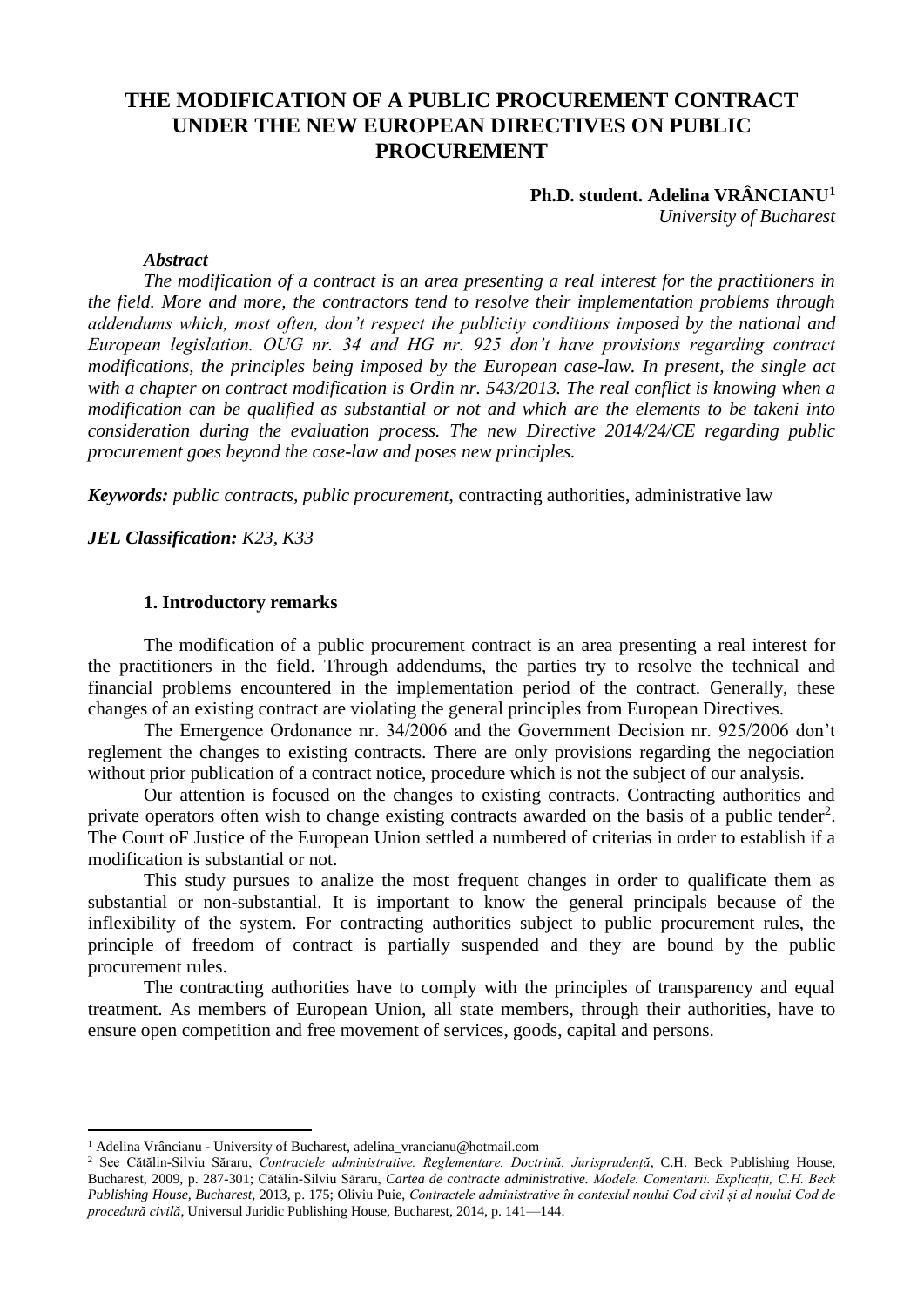## **2. The modification of a public procurement contract in the decisions of the Court of Justice of the European Union**

The contracting authorities will know when a change complies with the public procurement rules and when it does not. The Court of Justice has settled in the case-law the general criteria for qualification of a change as substantial or not substantial. The most important decision is Pressetext vs. Austria from 19th Juin 2008.

In consequence, amendments to the provisions of a public contract during the currency of the contract constitute a new award of a contract when:

- They are materially different in character from the original contract and, therefore, such as to demonstrate the intention of the parties to renegociate the essential terms of that contract<sup>3</sup>,
- During its currency it introduces conditions which, had they been part of the initial award procedure, would have allowed for the admission of tenderers other than those initially admitted or would have allowed for the acceptance of a tender other than the one initially accepted,
- It extends the scope of the contract considerably to encompass services not initially covered,
- It changes the economic balance of the contract in favour of the contractor in a manner which was not provided for in the terms of the initial contract<sup>4</sup>.

Going further, some examples of amendments will be detailed taking into consideration the arguments of the Court of Justice.

**Change in the contractual partner.** As a rule, the substitution of a new contractual partner for the one to which the contracting authority had initially awarded the contract must be regarded as constituting a change to one of the essential terms of the public contract in question, unless that substitution was provided for in the terms of the initial contract, such as, by way of example, provision for sub-contracting.

In our case, the internal reorganization of the contractual partner does not modify in any fundamental manner the terms of the initial contract. If the shares are transferred to a third party during the currency of the contract, this would no longer be an internal reorganization of the initial contractual partner, but an actual change of contractual partner, which would, as a rule, be an amendment to an essential termen of the contract. Similar reasoning would apply if the transfer of shares in the subsidiary to a third party was already provided for at the time of transfer of the activities to the subsidiary.

Public contracts are regularly awarded to legal persons. If a legal person is established as a public company listed on a stock exchange, it follows from its very nature that the composition of its shareholders is liable to change at any time. As a rule, such a situation does not affect the validity of the award of a public contract to such a company. The situation may be otherwise in exceptional cases, such as when there are practices intended to circumvent Community rules governing public contracts.

Similar considerations apply in the case of public contracts awarded to legal persons established not as publicly-listed companies but as limited liability registered cooperatives, as in the main proceedings. Any changes to the composition of the shareholders in such a cooperative will not, as a rule, result in a material contractual amendment.

Price amendments. The conversion of prices in euro is not a material contractual amendment, but only an adjustment of the contract to accommodate changed external circumstances. The adjustment is minimal and objectively justified tending to facilitate the performance of the contract, such as simplifying billing procedures. In such circumstances, the Court consideres that the reference to a new price index does not constitute an amendament to the contract because it was made in terms of the provisions of the initial agreement<sup>5</sup>.

**.** 

<sup>3</sup> Case C-337/98 *Commission* v *France* [2000] ECR I-8377, paragraphs 44 and 46, www.curia.eu

<sup>4</sup> Case C-454/06 *Pressetext v. Austria*, paragraphs 34-37, www.curia.eu

<sup>5</sup> Case C-454/06 *Pressetext v. Austria*, paragraphs 40, 45, 47, 48, 51, 53, 57, 61 and 69, www.curia.eu